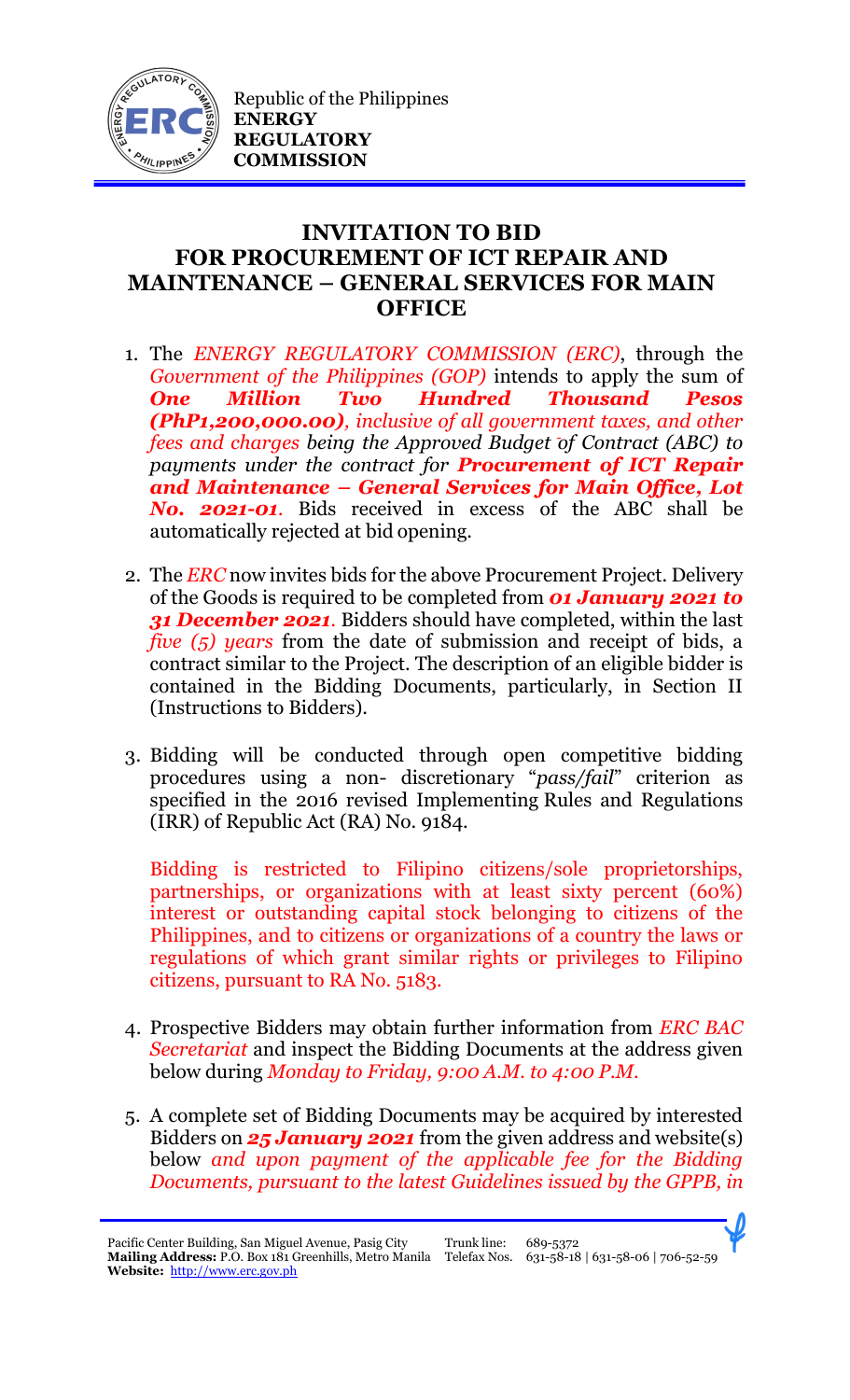*the amount of Five Thousand Pesos (PhP5,000.00)*. The Procuring Entity shall allow the bidder to present its proof of payment for the fees *in person.*

6. The *ERC BAC* will hold a Pre-Bid Conference<sup>1</sup> , which shall be open to prospective bidders, on *02 February 2021, 10:00 A.M. through videoconferencing via MS Teams, which can be accessed through:*

[https://teams.microsoft.com/l/meetup](https://teams.microsoft.com/l/meetup-join/19%3ameeting_ODgzZmEyMzEtNTEwNC00OTJmLWE1YTMtMDdmM2I1MWJlMGJk%40thread.v2/0?context=%7b%22Tid%22%3a%220f0dac9f-433c-41ba-9f57-42be6fe671a9%22%2c%22Oid%22%3a%22638c224b-aae0-4a1f-95d8-6b417df5646d%22%7d)[join/19%3ameeting\\_ODgzZmEyMzEtNTEwNC00OTJmLWE1YTMt](https://teams.microsoft.com/l/meetup-join/19%3ameeting_ODgzZmEyMzEtNTEwNC00OTJmLWE1YTMtMDdmM2I1MWJlMGJk%40thread.v2/0?context=%7b%22Tid%22%3a%220f0dac9f-433c-41ba-9f57-42be6fe671a9%22%2c%22Oid%22%3a%22638c224b-aae0-4a1f-95d8-6b417df5646d%22%7d) [MDdmM2I1MWJlMGJk%40thread.v2/0?context=%7b%22Tid%22](https://teams.microsoft.com/l/meetup-join/19%3ameeting_ODgzZmEyMzEtNTEwNC00OTJmLWE1YTMtMDdmM2I1MWJlMGJk%40thread.v2/0?context=%7b%22Tid%22%3a%220f0dac9f-433c-41ba-9f57-42be6fe671a9%22%2c%22Oid%22%3a%22638c224b-aae0-4a1f-95d8-6b417df5646d%22%7d) [%3a%220f0dac9f-433c-41ba-9f57-](https://teams.microsoft.com/l/meetup-join/19%3ameeting_ODgzZmEyMzEtNTEwNC00OTJmLWE1YTMtMDdmM2I1MWJlMGJk%40thread.v2/0?context=%7b%22Tid%22%3a%220f0dac9f-433c-41ba-9f57-42be6fe671a9%22%2c%22Oid%22%3a%22638c224b-aae0-4a1f-95d8-6b417df5646d%22%7d) [42be6fe671a9%22%2c%22Oid%22%3a%22638c224b-aae0-4a1f-](https://teams.microsoft.com/l/meetup-join/19%3ameeting_ODgzZmEyMzEtNTEwNC00OTJmLWE1YTMtMDdmM2I1MWJlMGJk%40thread.v2/0?context=%7b%22Tid%22%3a%220f0dac9f-433c-41ba-9f57-42be6fe671a9%22%2c%22Oid%22%3a%22638c224b-aae0-4a1f-95d8-6b417df5646d%22%7d)[95d8-6b417df5646d%22%7d](https://teams.microsoft.com/l/meetup-join/19%3ameeting_ODgzZmEyMzEtNTEwNC00OTJmLWE1YTMtMDdmM2I1MWJlMGJk%40thread.v2/0?context=%7b%22Tid%22%3a%220f0dac9f-433c-41ba-9f57-42be6fe671a9%22%2c%22Oid%22%3a%22638c224b-aae0-4a1f-95d8-6b417df5646d%22%7d)

- 7. Bids must be duly received by the BAC Secretariat through manual submission at the office address indicated below on or before *16 February 2021, 09:00 A.M.* Late bids shall not be accepted. Bidders are requested to submit one (1) original and one (1) copy of their bids. Bidders are likewise requested to bring the originals of the documents submitted and present the same for comparison during the bid opening.
- 8. All Bids must be accompanied by a bid security in any of the acceptable forms and in the amount stated in **ITB** Clause 14.
- 9. Bid opening shall be on *16 February 2021, 10:00 A.M.* at the given address below. Bids will be opened in the presence of the bidders' representatives who choose to attend the activity.
- 10. The *ERC* reserves the right to reject any and all bids, declare a failure of bidding, or not award the contract at any time prior to contract award in accordance with Sections 35.6 and 41 of the 2016 revised IRR of RA No. 9184, without thereby incurring any liability to the affected bidder or bidders.
- 11. For further information, please refer to:

**Atty. Arjay Louie Eu B. Cuanan** *BAC Secretariat Chairperson ENERGY REGULATORY COMMISSION Mezzanine Floor, Pacific Center Building, 33 San Miguel Avenue, Pasig City Telephone No. (02) 8689-5272 / 09176590988 [procurement.erc@gmail.com](mailto:procurement.erc@gmail.com) / [abcuanan.erc@gmail.com](mailto:abcuanan.erc@gmail.com) [www.erc.gov.ph](http://www.erc.gov.ph/)*